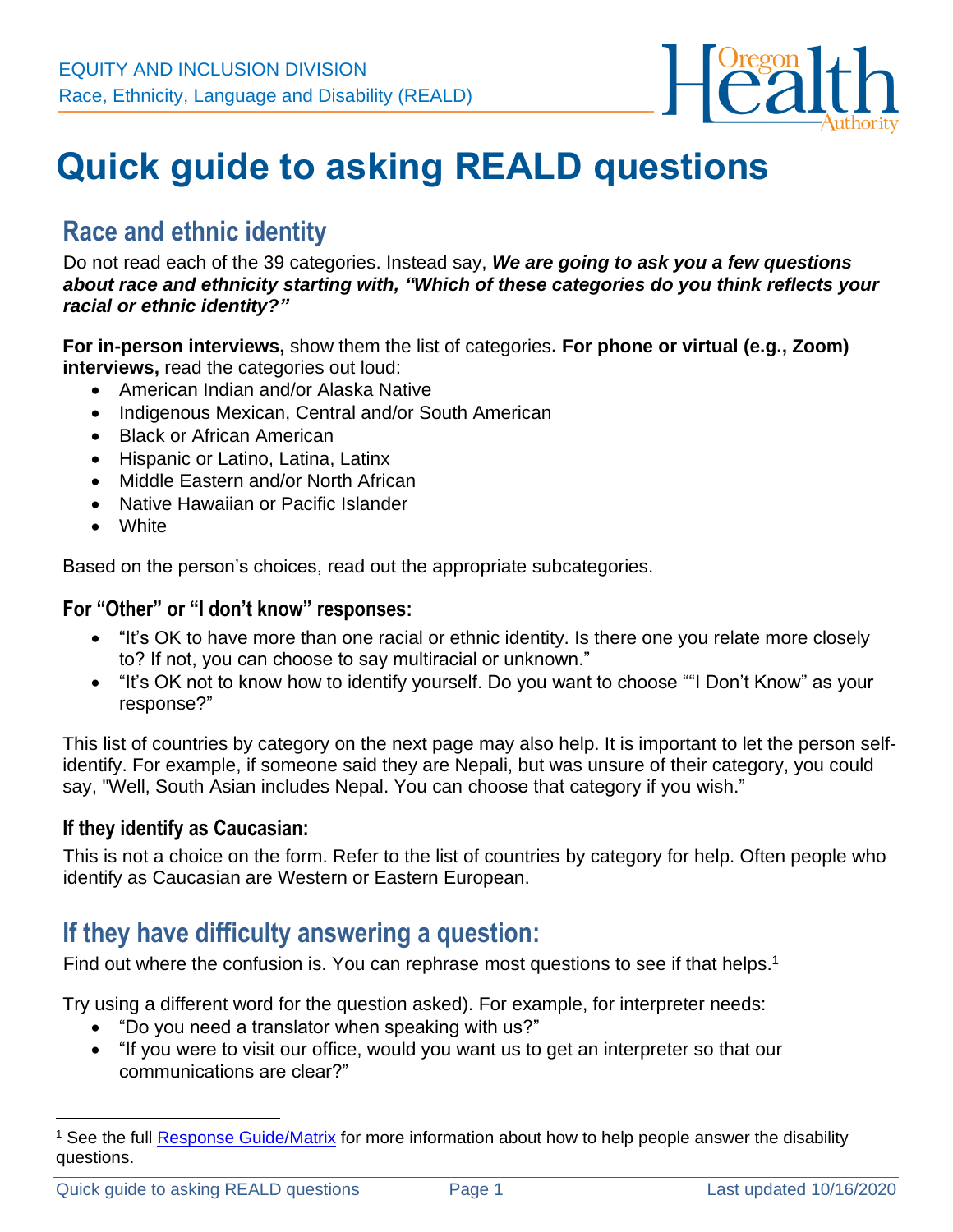## **List of countries by race/ethnicity category**

| Eastern European <sup>2</sup> | <b>Slavic</b>         | <b>Western European</b> | Middle Eastern <sup>3</sup> |
|-------------------------------|-----------------------|-------------------------|-----------------------------|
| Albania                       | Bosnia &              | Andorra                 | <b>Bahrain</b>              |
| Armenia                       | Herzegovina           | Austria                 | Cyprus                      |
| Azerbaijan                    | <b>Bulgaria</b>       | <b>Belgium</b>          | Iran                        |
| Estonia                       | <b>Belarus</b>        | <b>Denmark</b>          | Iraq                        |
| Georgia                       | <b>Czech Republic</b> | England                 | <b>Israel</b>               |
| Hungary                       | Croatia               | Finland                 | Jordan                      |
| Latvia                        | Macedonia             | France                  | Kuwait                      |
| Lithuania                     | Montenegro            | Germany                 | Lebanon                     |
| Moldova                       | Poland                | Greece                  | Oman                        |
| Romania                       | Russia                | Iceland                 | Palestine                   |
|                               | Serbia                | Ireland                 | Qatar                       |
|                               | Slovakia              | <b>Italy</b>            | Saudi Arabia                |
|                               | Slovenia              | Liechtenstein           | Syria                       |
|                               | Ukraine               | Luxembourg              | Turkey                      |
|                               |                       | <b>Malta</b>            | <b>United Arab Emirates</b> |
|                               |                       | Monaco                  | Yemen                       |
|                               |                       | <b>Netherlands</b>      |                             |
|                               |                       | Norway                  |                             |
|                               |                       | Portugal                |                             |
|                               |                       | San Marina              |                             |
|                               |                       | Spain                   |                             |
|                               |                       | Sweden                  |                             |
|                               |                       | Switzerland             |                             |
|                               |                       | <b>United Kingdom</b>   |                             |

| <b>North African</b>                            | Asian Indian | South Asian <sup>4</sup>                                                                       | <b>Communities of</b><br><b>Micronesian Region:</b>                                                                                                                          |
|-------------------------------------------------|--------------|------------------------------------------------------------------------------------------------|------------------------------------------------------------------------------------------------------------------------------------------------------------------------------|
| Algeria<br>Egypt<br>Libya<br>Morocco<br>Tunisia | India        | <b>Bangladesh</b><br><b>Bhutan</b><br><b>Maldives</b><br><b>Nepal</b><br>Pakistan<br>Sri Lanka | <b>Federated States of</b><br>Micronesia:<br>Yap<br>$\bullet$<br>Chuuk<br>$\bullet$<br>Pohnpei<br>$\bullet$<br>Kosrae<br>$\bullet$<br>Palau<br>Marshall Islands <sup>5</sup> |

<sup>2</sup> Afghanistan is also considered part of Eastern Europe by some.

<sup>3</sup> Afghanistan and Azerbaijan are also considered in the Middle East by some.

<sup>4</sup> Afghanistan is also considered South Asian by some.

<sup>5</sup> Marshallese has its own category.

Quick guide to asking REALD questions Page 2 Last updated 10/16/2020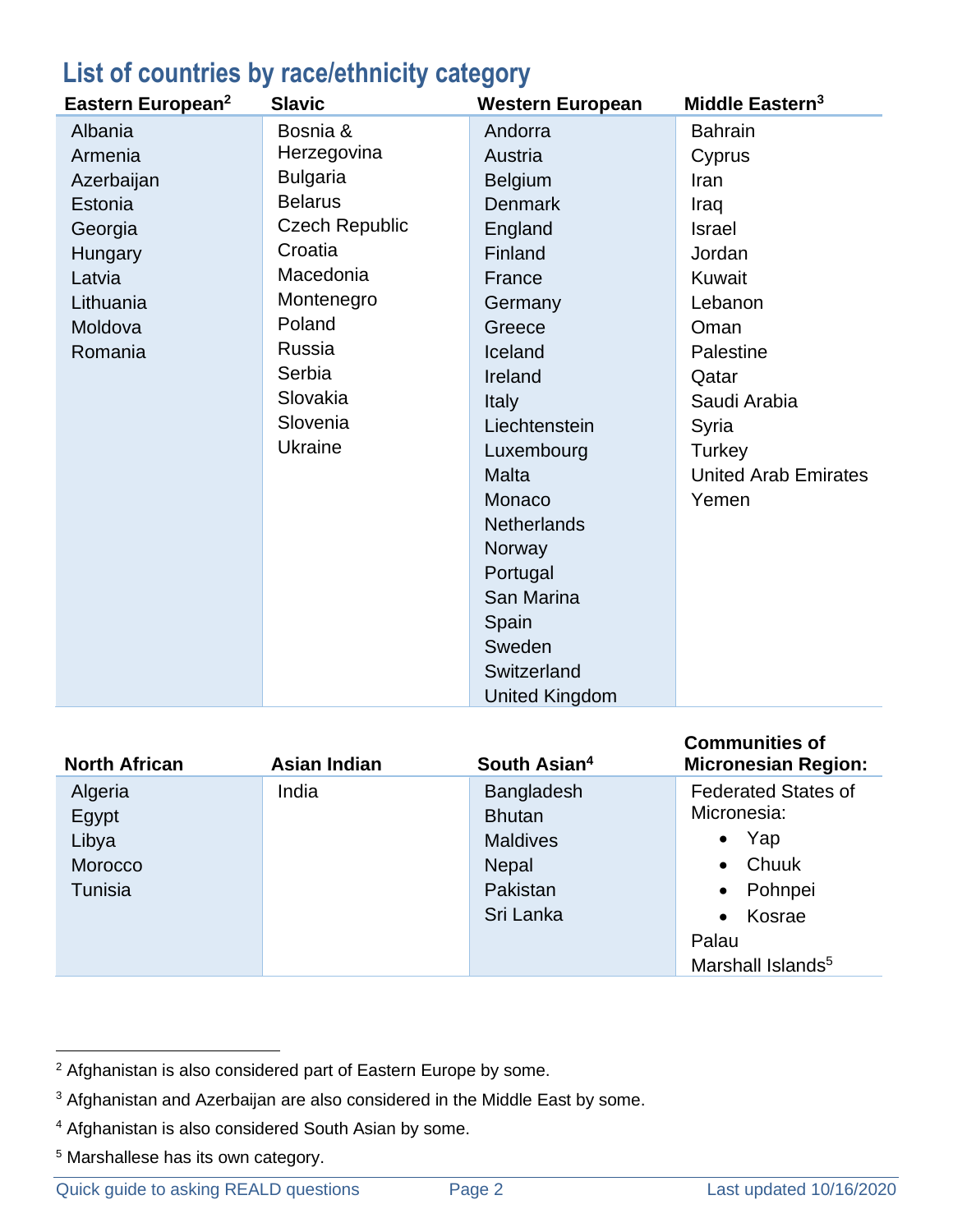### **Functional limitations**

Do not use the word "disability" unless the other person brings it up first.

If the person is unsure if they should say yes to a question containing the words "serious difficulty," ask if the condition causes serious difficulty. Example:

- **Interviewer:** Because of a physical, mental, or emotional condition, does anyone have serious difficulty concentrating, remembering, or making decisions?
- **Respondent:** Well, my son has Attention Deficit Disorder (ADD).
- **Interviewer:** Does that cause him serious difficulty concentrating, remembering, or making decisions?

See the full [Response Guide/Matrix](https://sharedsystems.dhsoha.state.or.us/DHSForms/Served/le7721b.pdf?CFGRIDKEY=LE%207721B%2c7721%2cREALD%20Implementation%20Guide%202018-11-28%2cle7721B.pdf%2c%2c%2c%2c%2c%2c%2c%2c%2c%2c/DHSForms/Served/%2c%2c/DHSForms/Served/) for more information about how to help people answer the disability questions.

# **Activated concerns**

If any question causes a person to express concern about the privacy of the information, how it will be used, or how it affects their eligibility for health care, disability or other services, be reassuring.

The recommended message for all health care settings is, *"We ask everyone about their race, ethnicity, abilities, preferred language and interpreter needs. We do so to ensure that everyone receives the highest quality of care."* 

#### **Other support statements:**

- We collect the same information from everyone.
- You can always choose to decline to answer.
- We want to provide you information in a language that best meets your needs.
- This information helps us identify and address avoidable differences in access and services.
- What you tell us is protected by law. Your responses will not negatively impact your services or ability to receive benefits in any way.
- It will be used for reporting and research purposes only. Your name, date of birth or other personal information are not used for reporting and research.

# **Activated emotions**

If any question triggers an emotional reaction, acknowledge the person's feelings or experiences, then refocus, explain and restate; or come back to the question later. Examples of things you might say:

- *Reflect: "You're really not happy that we're asking these questions." Or, "It doesn't make* sense to you why we'd ask these types of questions." (and then explain)
- **Affirm:** "I think I may have asked a question you're not comfortable with. It's 100% your choice to answer it or not; we ask everyone the same questions."
- *Refocus:* "I understand these questions may bring up some questions/concerns for you. I encourage you to discuss your concerns with (person who can address the concern)."
- *Shift topic: "Let's move on to some other questions; we can come back to this later."*

If they continue to react emotionally to the questions, you can say, "Is that your way of saying that you don't want to answer the question? If so, I can just put that you don't want to answer.

More detailed example responses and answers to consider are in the full [Response Guide/Matrix.](https://sharedsystems.dhsoha.state.or.us/DHSForms/Served/le7721b.pdf)